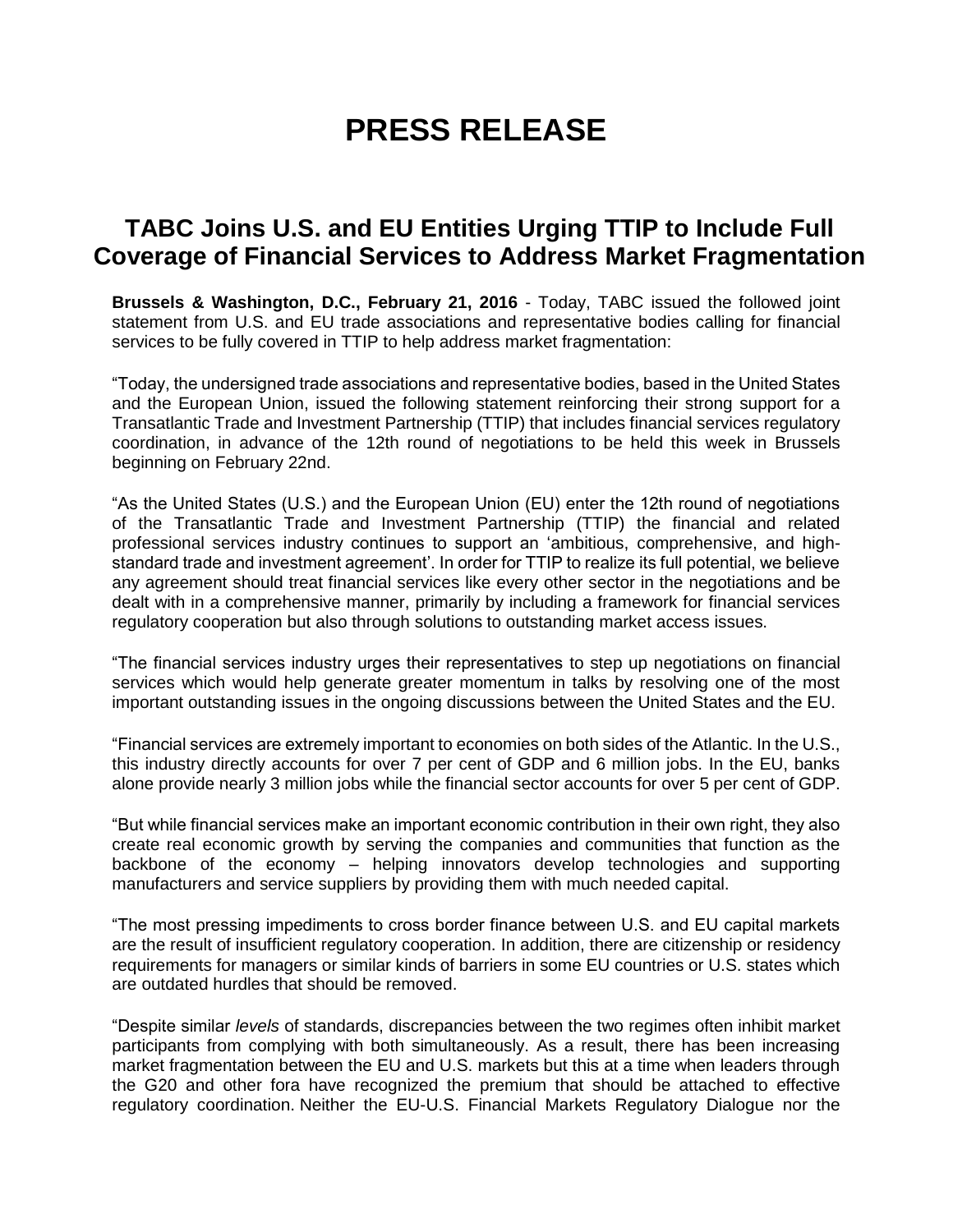broader G20 processes have prevented these growing divergences and the associated economic costs. Something new is urgently needed.

"TTIP provides a unique opportunity to create a strong structure for regulatory dialogue that would assure that regulators focus on cross-border issues as they are developing, heading off conflicts or unnecessary differences that could be avoided. A robust regulatory dialogue between the U.S. and EU, carried out under clear requirements agreed within TTIP by the respective financial supervisors, would reduce conflict and complexity and improve the efficiency of cross border regulations to the benefit of market participants and, as important, their customers and regulators.

"There are three important characteristics that any successful regulatory dialogue should include and TTIP should recognize these:

- · **A focus on discussion at an early stage in the policymaking process** It is important for effective cross-border policy solutions that an avenue exists at the *beginning* of the process to work through the effects on market stability and institutions operating in both jurisdictions. A framework within TTIP could provide assurances that cross-border issues would be considered before, not after, they become problems.
- · **A focus exclusively on future policymaking –** We are not seeking changes in existing regulations via a TTIP agreement. However, as cross-border capital flows continue to grow, the transatlantic policy landscape will not stand still: rather, new rules and regulations affecting the financial services industry will continue to be devised as the industry and the world around it evolves. For example, almost six years after the U.S. passed the Dodd-Frank Act into law, there is increasing attention being paid by policymakers around the world to market conduct, data transfer, cyber security and fintech and these and other issues will require close regulatory coordination. In the EU, important questions regarding Capital Markets Union and Structural Banking Reform are being discussed – questions with policy implications that go well beyond the EU. Instituting a workable framework through TTIP would allow the international implications of these, and other emerging issues, to be discussed in a timely and effective way and increase the potential for delivering workable rules.
- **Retention of the prudential exemption –** Financial services are covered in trade agreements but have long been subject to the so called prudential exception under which a financial regulator may impose regulation that is inconsistent with an FTA obligation for legitimate prudential reasons. This would continue with a new TTIP based framework. Policy on financial services regulation would, as now, remain entirely the preserve of financial regulators.

"The financial services industry strongly supports further transatlantic economic integration in which TTIP would play a fundamental part. A comprehensive financial services chapter can play an important role in creating real growth and jobs on both sides of the Atlantic. We stand ready to work with you to help ensure that TTIP meets these goals."